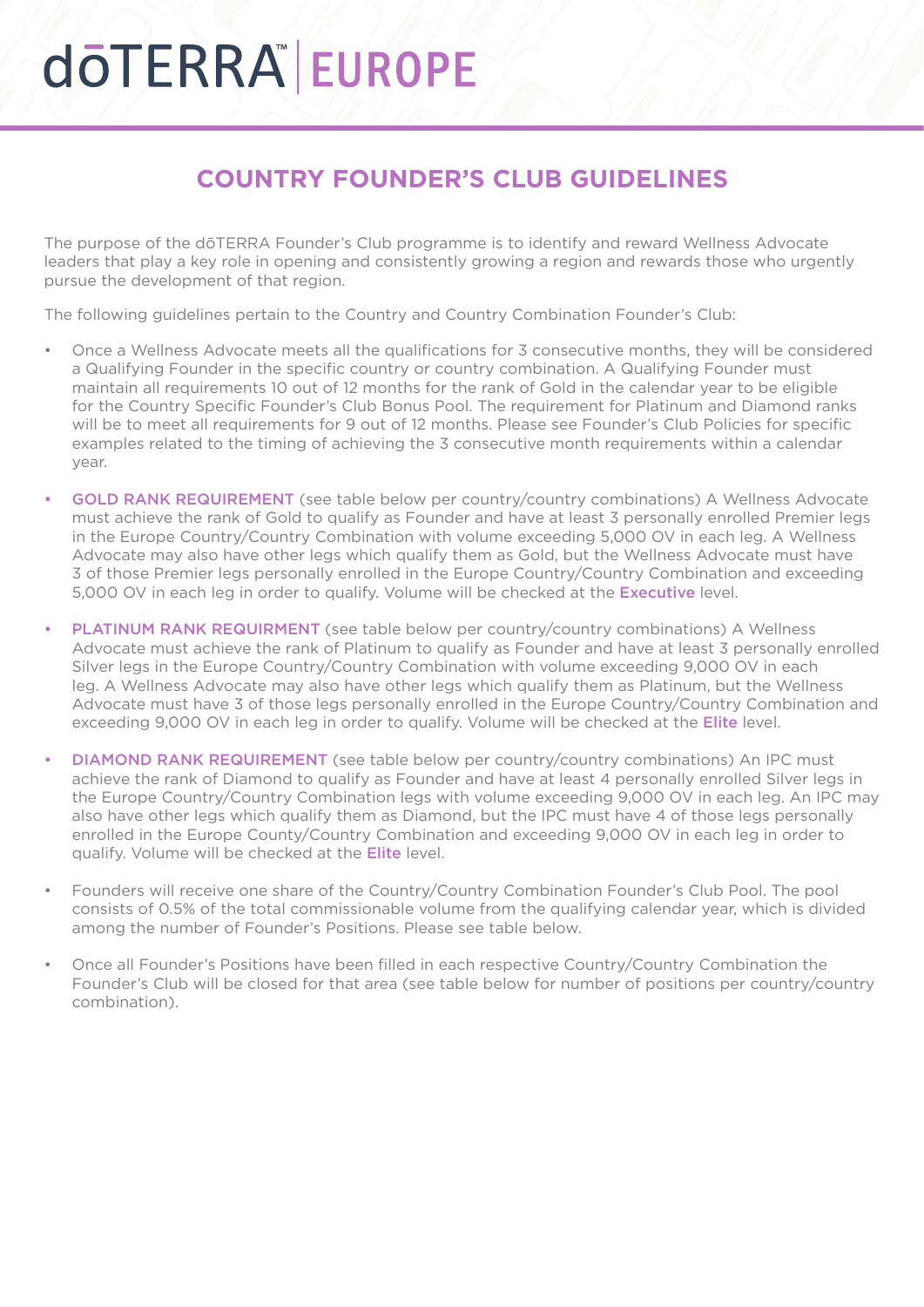# dōTERRA EUROPE

| <b>Country &amp; Country Combinations</b>                              | <b>Number of Country &amp; Country</b><br><b>Combination FC Positions</b> | <b>Country Rank</b><br><b>Requirement</b> | <b>Opening Date</b> |
|------------------------------------------------------------------------|---------------------------------------------------------------------------|-------------------------------------------|---------------------|
| Lithuania<br>Estonia<br>Latvia                                         | 5                                                                         | Gold                                      | $1-Jun-17$          |
| <b>Bulgaria [CLOSED]</b><br>Moldova (GAC) [CLOSED]<br>Romania [CLOSED] | 10 <sup>°</sup>                                                           | Gold                                      | $1-Sept-17$         |
| Greece<br>Cyprus<br>Malta                                              | 7                                                                         | Gold                                      | $1-Jun-17$          |
| Czech Republic<br>Slovakia                                             | 10                                                                        | Platinum                                  | 1-Jun-17            |
| Hungary [CLOSED]                                                       | 5                                                                         | Gold                                      | $1-Jun-17$          |
| Bosnia & Herzegovina (GAC)<br>Croatia<br>Slovenia                      | 5                                                                         | Platinum                                  | $1-Sep-17$          |
| Poland                                                                 | 10 <sup>1</sup>                                                           | Gold                                      | $1-Jun-17$          |
| Austria                                                                | 5                                                                         | Diamond                                   | 1-Jun-17            |
| Belgium<br>Luxembourg                                                  | $\overline{7}$                                                            | Gold                                      | 1-Jun-17            |
| Switzerland<br>Liechtenstein                                           | 5                                                                         | Diamond                                   | $1-Jun-17$          |
| France<br>Andorra<br>Monaco                                            | 15                                                                        | Gold                                      | $1-Jun-17$          |
| Germany                                                                | 17                                                                        | Diamond                                   | $1-Jun-17$          |
| Ireland                                                                | 5                                                                         | Platinum                                  | $1-Jun-17$          |
| <b>Italy</b>                                                           | 15                                                                        | Gold                                      | $1-Jun-17$          |
| <b>Netherlands</b>                                                     | $\overline{7}$                                                            | Diamond                                   | 1-Jun-17            |
| Iceland<br>Denmark<br>Finland<br>Norway<br>Sweden                      | 10                                                                        | Platinum                                  | 1-Jun-17            |
| Portugal [CLOSED]                                                      | 5                                                                         | Gold                                      | $1-Jun-17$          |
| Spain                                                                  | 10 <sup>°</sup>                                                           | Gold                                      | 1-Jun-17            |
| United Kingdom                                                         | 15                                                                        | Diamond                                   | $1-Jun-17$          |
| Israel                                                                 | 5                                                                         | Gold                                      | $1-Jun-17$          |